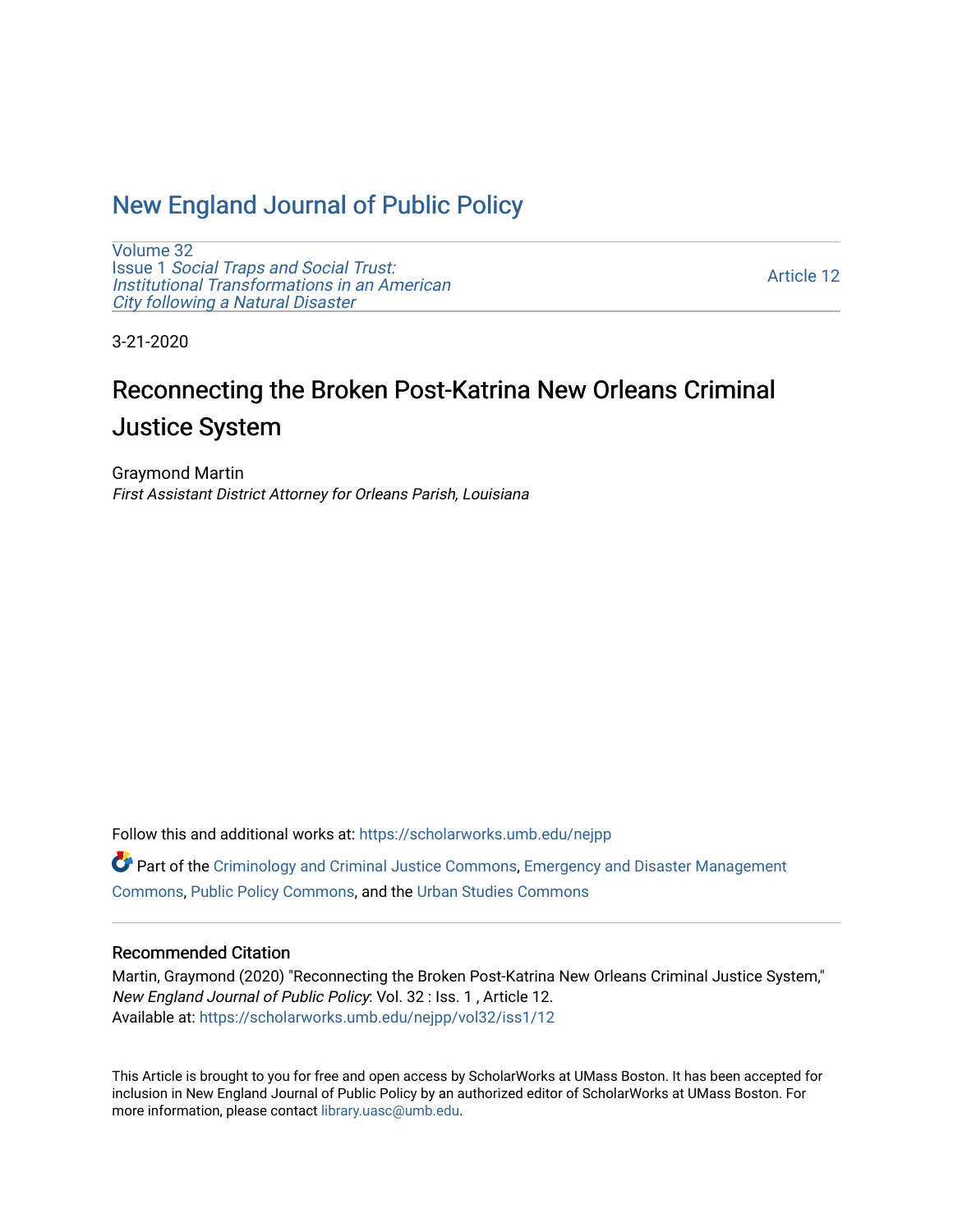## **Reconnecting the Broken Post-Katrina New Orleans Criminal Justice System**

### **Graymond Martin**

**W**hen Hurricane Katrina struck New Orleans and the levees protecting the city gave way in August 2005, an already struggling and weakened criminal justice system collapsed in spectacular fashion.

Damage within New Orleans extended far beyond the loss of physical infrastructure. The city's population was depleted by more than half. For those who remained or returned within the first year, spirits were crushed, uncertainty abounded, and the hard work of restoration was riddled by anxiety, conflict, opportunism, and battles for precious resources.

Longtime judge Leon Cannizzaro Jr., appalled at the near-complete dysfunction of the local criminal justice system, entered and won the race for Orleans Parish district attorney (OPDA). In November 2008, because of the urgency and enormity of the task ahead, he assumed the unexpired term of his elected predecessor, Eddie Jordan, who had resigned under clouds of scandal in October 2007.

Cannizzaro took office more than three years after the flood waters had receded but found his new agency's building still uninhabitable. While the OPDA's office had received three to four feet of flood water and had been designated by the Federal Emergency Management Agency (FEMA) as a high-priority critical infrastructure, what should have been a fairly easy restoration hadn't begun. Instead, residual moisture from the flood had festered for years, exacerbating the damage caused by inundation.

Their home office still in shambles, prosecutors were working on plastic picnic tables and folding chairs inside donated temporary office space in a downtown high-rise across from City Hall. The location was more than a mile and a half from the Criminal District Courthouse, New Orleans Police Department headquarters, the Orleans Parish Sheriff's Office, and the partially restored Orleans Parish Prison. Assistant district attorneys had limited space for witness interviews and were forced to carry large seafood boxes containing case files to their personal vehicles and then up the stairs of the criminal courthouse. The walk began from wherever they could find parking, first come first served.

Such logistical difficulties were only the beginning of prosecutors' troubles, soon to be compounded by the shortcomings of sister agencies.

The sheriff's office struggled to properly serve court notices and subpoenas and to bring detainees from the parish jail, so there was no assurance a defendant would appear at scheduled court hearings. Evidence custody could be an issue if a trial was scheduled and then postponed, because the NOPD's Central Evidence and Property Room would provide evidence to OPDA investigators but not always take it back. On the rare occasions that both defendant and evidence arrived in court at the same time, the absence of an essential witness to whom sheriff deputies failed to timely serve a subpoena could force unwanted continuances. Each misstep along the way

*Graymond Martin has been the First Assistant District Attorney for Orleans Parish, Louisiana. In that capacity, he led an effort to build stronger between police and district attorneys.*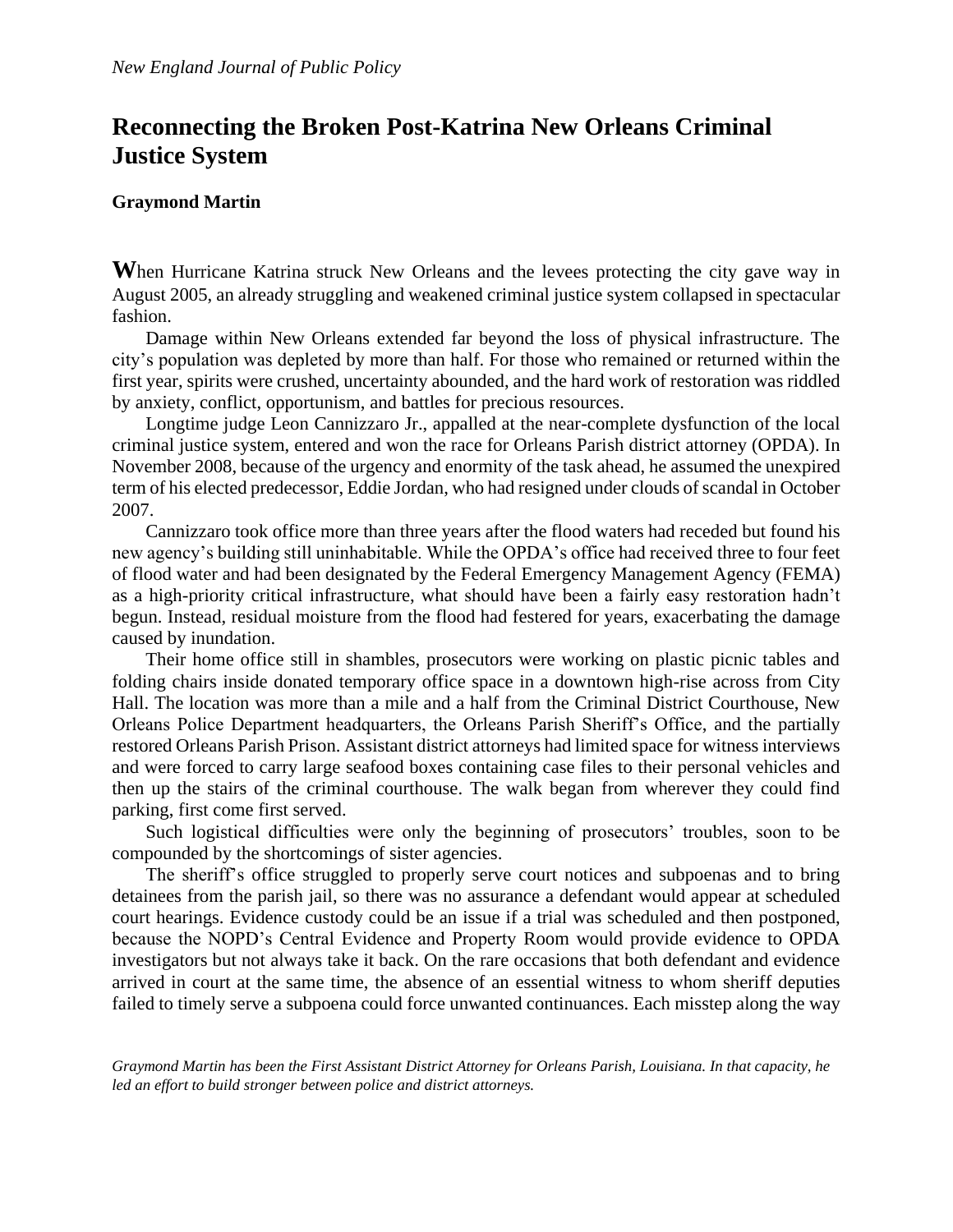increased the likelihood of case files, evidence, or even witnesses being lost or misplaced. Too many moving parts, it seemed, were moving in wrong directions.

Reconfiguring the operations of a single inefficient law enforcement agency is daunting enough, so imagine the challenge when the entire criminal justice system is disrupted and hobbled by multi-agency dysfunction. Three years removed from the city's great flood, a complete makeover was needed, and it would require unprecedented cooperation and effort from all stakeholders.

Post-Katrina rehabilitation was desperately needed on two fronts: the myriad issues related to cases pending when the levees failed, and those of the newer, post-flood cases brought by police.

Cases in the former category were beset by difficulties, such as lost or damaged evidence, victims and witnesses who had relocated around the country (often without forwarding contact information), and defendants who were incarcerated but dispersed and difficult to locate. Defendants who were at-large when the waters rose often simply disappeared, hoping their case files were misplaced. If their case files had been located on the ground floor and were waterlogged, sometimes their hopes were realized.

Newer cases posed their own problems, introduced as they were into an overwhelmed, barely functional system. The simple logistics of working space, evidence storage and retrieval, records management, process service, and difficulty locating defendants, victims and witnesses likely were not being solved with ad hoc solutions.

Restorative measures also were road-blocked by the poor recent history between the DA's office and the NOPD. New Orleans' per-capita murder rate had swelled to eight times the national average during a period of finger-pointing and feuding between District Attorney Jordan and police department leadership. Police complained that the prior DA would not prosecute viable cases. The DA staff countered that police would not conduct thorough and timely investigations to produce prosecutable cases.

Violent offenders soon realized the dispute between the agencies meant that only a minimal number of murder cases were going to be prosecuted. New Orleans' streets produced sarcastic mentions of the "60-day murder" penalty—the time then allotted under state law for a suspect to be arrested and detained, then released if the state had by then failed to institute prosecution. Police often failed to provide investigative reports sufficient to support a prosecution within the specified time, so cell doors were flung open. Defendants still could be indicted in a state where murder charges do not prescribe. But there was no meaningful tracking system to pursue matters once a defendant won his pretrial release.

The acrimony between police and prosecutors boiled over in 2006, when more than three thousand of these Article 701 releases effectively terminated prosecutions of cases, including murders. New Orleans' mayor threatened to have District Attorney Jordan investigated for malfeasance. City council members and civic groups called for the DA's resignation. The community expressed outrage at the system's inability to hold violent offenders accountable for their criminal acts. The business community finally intervened, funding a soft landing for the DA in the private sector in exchange for his resignation and pledge not to seek re-election in 2008.

It was against this dire backdrop that Cannizzaro took over as the city's top prosecutor in November 2008. He immediately set about evaluating the deficiencies of the DA's office, as well as those of other agencies negatively impacting the performance of the DA's office. He declared that the OPDA no longer would allow underperforming partners in the criminal justice system to lower the bar for the prosecutors' office. But he also ordered a stop to public criticism of the police,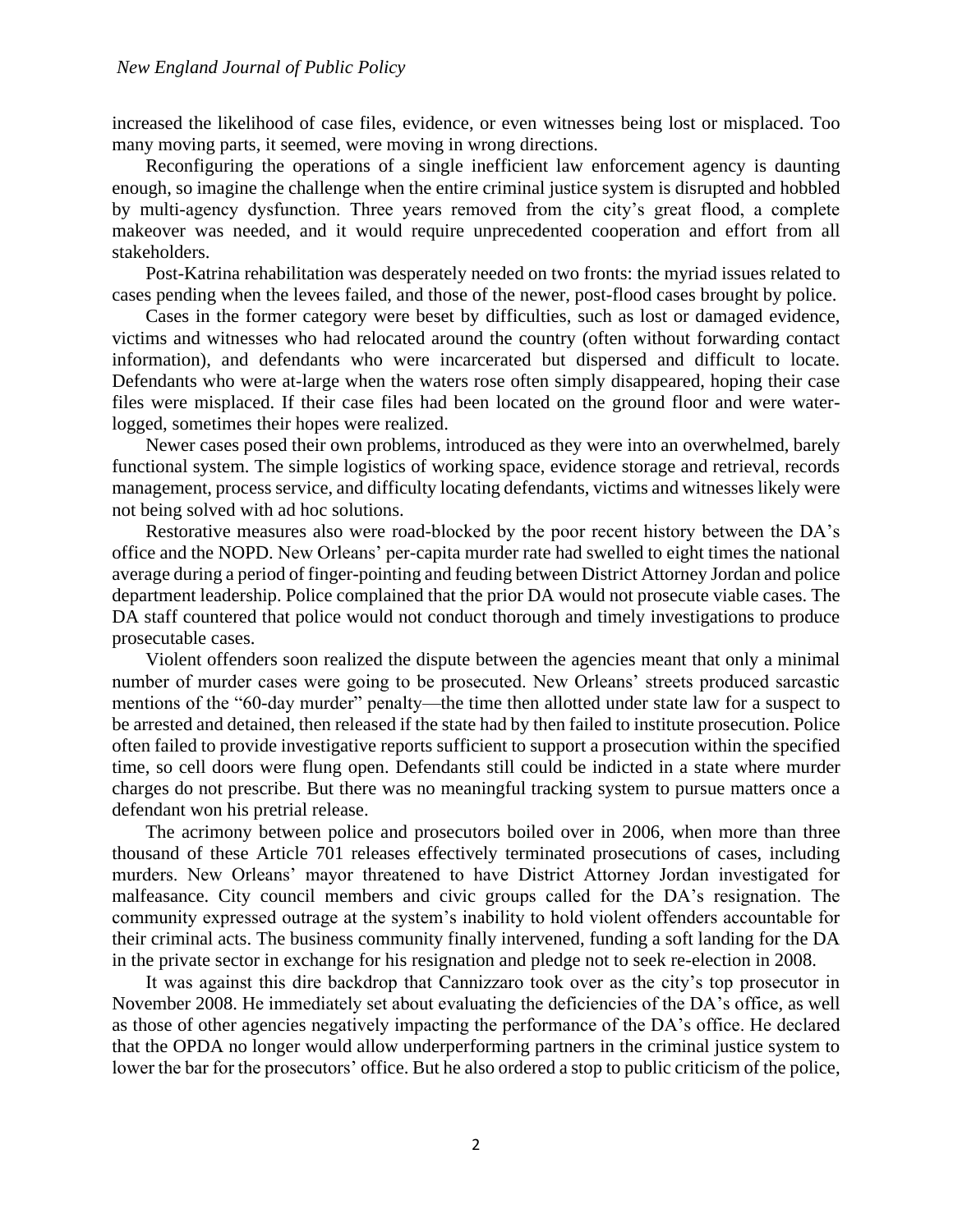so that the relationship between the two critical law enforcement partner agencies might be repaired.

Cannizzaro sought to emphasize prosecutions of the most serious and violent crimes. After finding that misdemeanor violations consumed more than 40 percent of the Criminal District Court's docket, and that simple possession of marijuana made up about 60 percent of those misdemeanor cases, the new DA in 2009 asked the city council to adopt a municipal ordinance for the prosecution of minor weed possession in municipal court. The council initially balked, so Cannizzaro used his own authority to unilaterally transfer marijuana possession cases to municipal court under state jurisdiction. The move immediately freed up about 25 percent of the criminal district court docket, and eventually the city council adopted a full range of municipal law violations that moved the bulk of misdemeanor cases to the municipal court.

With the criminal district court docket now leaner, Cannizzaro turned his attention to refilling it with the most serious cases of violent crime. He asked the NOPD to begin a cold-case review of some 450 murder cases for which prosecution had previously been declined and lobbied the city council to double the size of the department's homicide unit to assist with the task.

Police, however, were not immediately on board with the new DA's workhorse ways. NOPD Superintendent Warren Riley, maintaining his antagonism toward the DA's office, actually declined the additional resources. So the council instead funded the hiring of six investigators to work six months for the DA's office, reviewing as many of the 450 cold murder cases as they could.

The group got through 150 cases, determining that 75 merited prosecution. But in a little more than half of those cases, the investigators found the murder suspects had themselves already been killed in subsequent homicides. Retribution killings are a hallmark of New Orleans' meanest streets.

About thirty-five remaining cases, refused years earlier, were resurrected and indicted, resulting in about twenty-seven convictions. It was the start of Cannizzaro's campaign against the city's murderous offenders that has seen more than seven hundred New Orleans killers successfully prosecuted in his first ten-plus years as DA.

The campaign required another innovation to put the "60-day murder" penalty to rest, and it would require a new bridge of trust, respect, and cooperation between the DA's office and NOPD headquarters. A new protocol was negotiated between Cannizzaro's office and the NOPD's Homicide Division, entitled, "Homicide arrest to indictment in 60 days." Both agencies pledged to improve communication to enhance the likelihood that a homicide arrest would develop into a prosecutable case.

Cannizzaro's office provided an on-call assistant DA and victim-witness coordinator who would accompany a senior investigator to homicide scenes, whether or not an arrest had been made. This protocol allowed for immediate interaction between the DA's office and potential witnesses and the victim's surviving family and demonstrated to detectives the DA's commitment to prosecuting these important cases. The protocol required investigators and prosecutors to meet within ten days to discuss a homicide case and to meet again within ten days of an arrest for case review and evaluation. Homicide detectives were obligated to submit a complete report to prosecutors within twenty-eight days of an arrest.

That report would become the subject of a charge conference, a weekly meeting between caselevel investigators and prosecutors and their supervisors, where determinations would be made about whether cases were ready for prosecution. Previously, these conferences were being held at the deadline of a suspect's release under Article 701. If the investigation was complete and